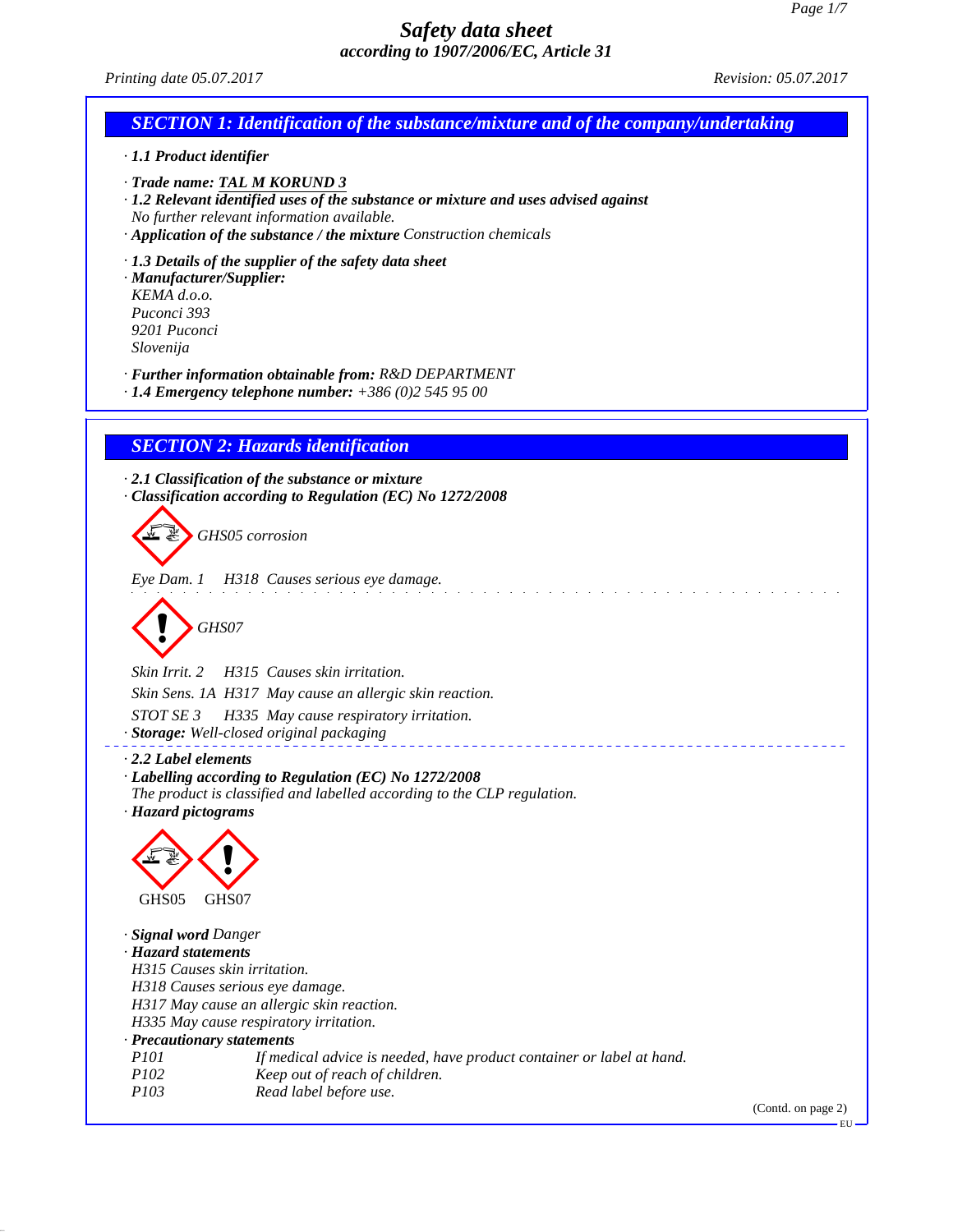*Printing date 05.07.2017 Revision: 05.07.2017*

### *Trade name: TAL M KORUND 3*

|                           | (Contd. of page 1)                                                                                    |
|---------------------------|-------------------------------------------------------------------------------------------------------|
| P <sub>261</sub>          | Avoid breathing dust/fume/gas/mist/vapours/spray.                                                     |
|                           | P305+P351+P338 IF IN EYES: Rinse cautiously with water for several minutes. Remove contact lenses, if |
|                           | present and easy to do. Continue rinsing.                                                             |
| <i>P310</i>               | Immediately call a POISON CENTER/doctor.                                                              |
| P <sub>280</sub>          | Wear protective gloves/protective clothing/eye protection/face protection.                            |
| P <sub>405</sub>          | Store locked up.                                                                                      |
| <i>P501</i>               | Dispose of contents/container in accordance with local/regional/national/international                |
|                           | regulations.                                                                                          |
| $\cdot$ 2.3 Other hazards |                                                                                                       |
|                           | $\mathbf{n}$ <i>to construct to measure the measure form</i>                                          |

*· Results of PBT and vPvB assessment*

*· PBT: Not applicable.*

*· vPvB: Not applicable.*

### *SECTION 3: Composition/information on ingredients*

*· 3.2 Chemical characterisation: Mixtures*

*· Description: Mixture of substances listed below with nonhazardous additions.*

#### *· Dangerous components:*

|   | $CAS: 65997-15-1$ Cement, portland, chemicals                                     | $25 - 50\%$ |
|---|-----------------------------------------------------------------------------------|-------------|
|   | EINECS: 266-043-4 $\otimes$ Eye Dam. 1, H318                                      |             |
|   | $\langle \cdot \rangle$ Skin Irrit. 2, H315; Skin Sens. 1A, H317; STOT SE 3, H335 |             |
| . |                                                                                   |             |

*· Additional information: For the wording of the listed hazard phrases refer to section 16.*

# *SECTION 4: First aid measures*

*· 4.1 Description of first aid measures*

- *· General information: Immediately remove any clothing soiled by the product.*
- *· After inhalation: In case of unconsciousness place patient stably in side position for transportation.*
- *· After skin contact: Immediately wash with water and soap and rinse thoroughly.*
- *· After eye contact: Rinse opened eye for several minutes under running water. Then consult a doctor.*
- *· After swallowing: If symptoms persist consult doctor.*
- *· 4.2 Most important symptoms and effects, both acute and delayed No further relevant information available.*
- *· 4.3 Indication of any immediate medical attention and special treatment needed*

*No further relevant information available.*

# *SECTION 5: Firefighting measures*

*· 5.1 Extinguishing media*

*· Suitable extinguishing agents: Use fire extinguishing methods suitable to surrounding conditions.*

- *· 5.2 Special hazards arising from the substance or mixture No further relevant information available.*
- *· 5.3 Advice for firefighters*
- *· Protective equipment: No special measures required.*

# *SECTION 6: Accidental release measures*

- *· 6.1 Personal precautions, protective equipment and emergency procedures Wear protective equipment. Keep unprotected persons away.*
- *· 6.2 Environmental precautions: Do not allow to enter sewers/ surface or ground water.*
- *· 6.3 Methods and material for containment and cleaning up: Use neutralising agent.*

(Contd. on page 3)

EU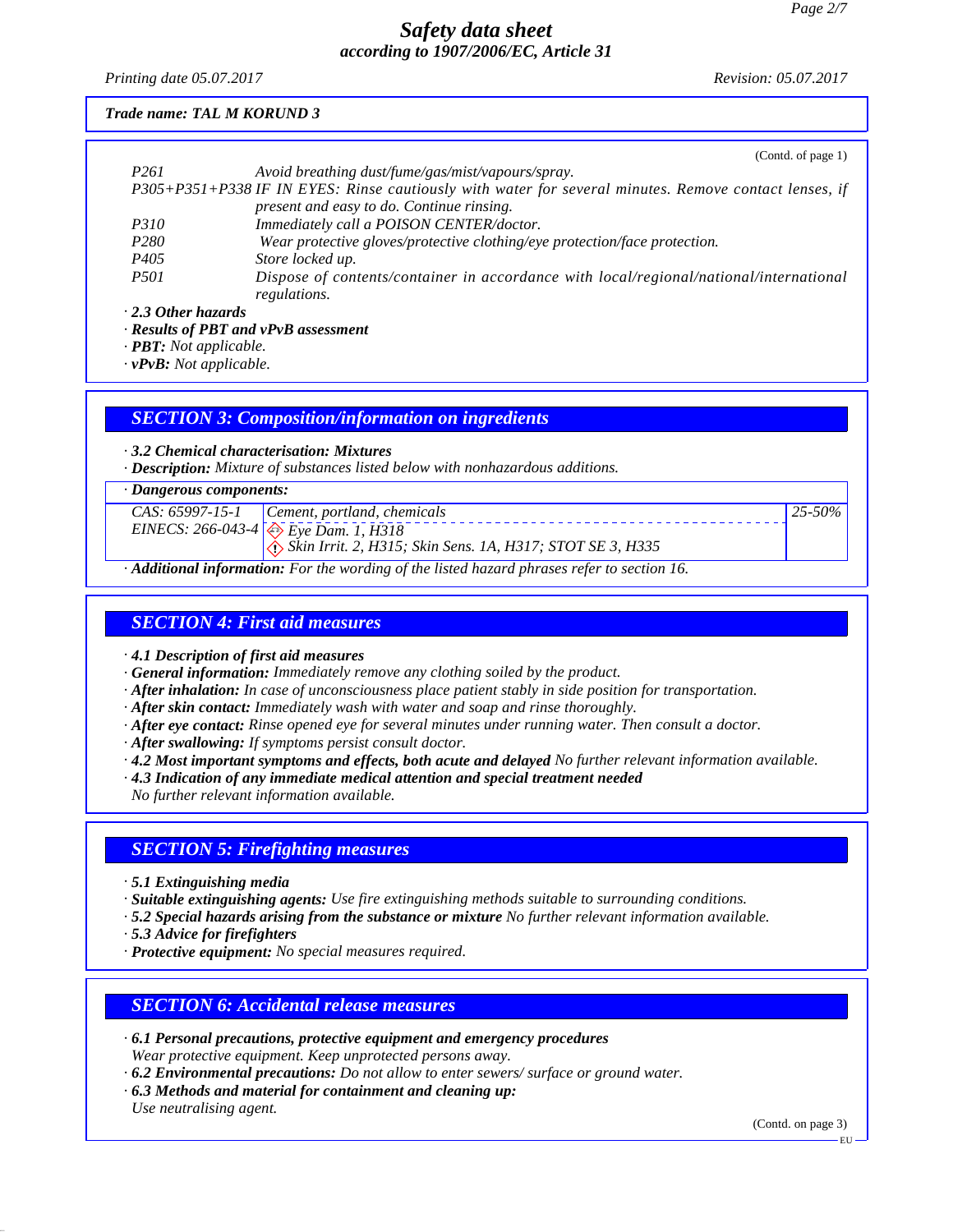*Printing date 05.07.2017 Revision: 05.07.2017*

(Contd. of page 2)

#### *Trade name: TAL M KORUND 3*

*Dispose contaminated material as waste according to item 13. Ensure adequate ventilation. · 6.4 Reference to other sections See Section 7 for information on safe handling.*

*See Section 8 for information on personal protection equipment.*

*See Section 13 for disposal information.*

# *SECTION 7: Handling and storage*

*· 7.1 Precautions for safe handling*

*Thorough dedusting.*

*Ensure good ventilation/exhaustion at the workplace.*

- *· Information about fire and explosion protection: No special measures required.*
- *· 7.2 Conditions for safe storage, including any incompatibilities*
- *· Storage:*
- *· Requirements to be met by storerooms and receptacles: No special requirements.*
- *· Information about storage in one common storage facility: Not required.*
- *· Further information about storage conditions: Store in dry conditions.*
- *· 7.3 Specific end use(s) No further relevant information available.*

### *SECTION 8: Exposure controls/personal protection*

*· Additional information about design of technical facilities: No further data; see item 7.*

- *· 8.1 Control parameters*
- *· Ingredients with limit values that require monitoring at the workplace:*

*The product does not contain any relevant quantities of materials with critical values that have to be monitored at the workplace.*

- *· Additional information: The lists valid during the making were used as basis.*
- *· 8.2 Exposure controls*
- *· Personal protective equipment:*
- *· General protective and hygienic measures:*
- *Keep away from foodstuffs, beverages and feed. Immediately remove all soiled and contaminated clothing Wash hands before breaks and at the end of work. Avoid contact with the skin. Avoid contact with the eyes and skin.*
- *· Respiratory protection:*

*In case of brief exposure or low pollution use respiratory filter device. In case of intensive or longer exposure use self-contained respiratory protective device.*

*· Protection of hands:*



\_S*Protective gloves*

*The glove material has to be impermeable and resistant to the product/ the substance/ the preparation. Due to missing tests no recommendation to the glove material can be given for the product/ the preparation/ the chemical mixture.*

*Selection of the glove material on consideration of the penetration times, rates of diffusion and the degradation*

(Contd. on page 4) EU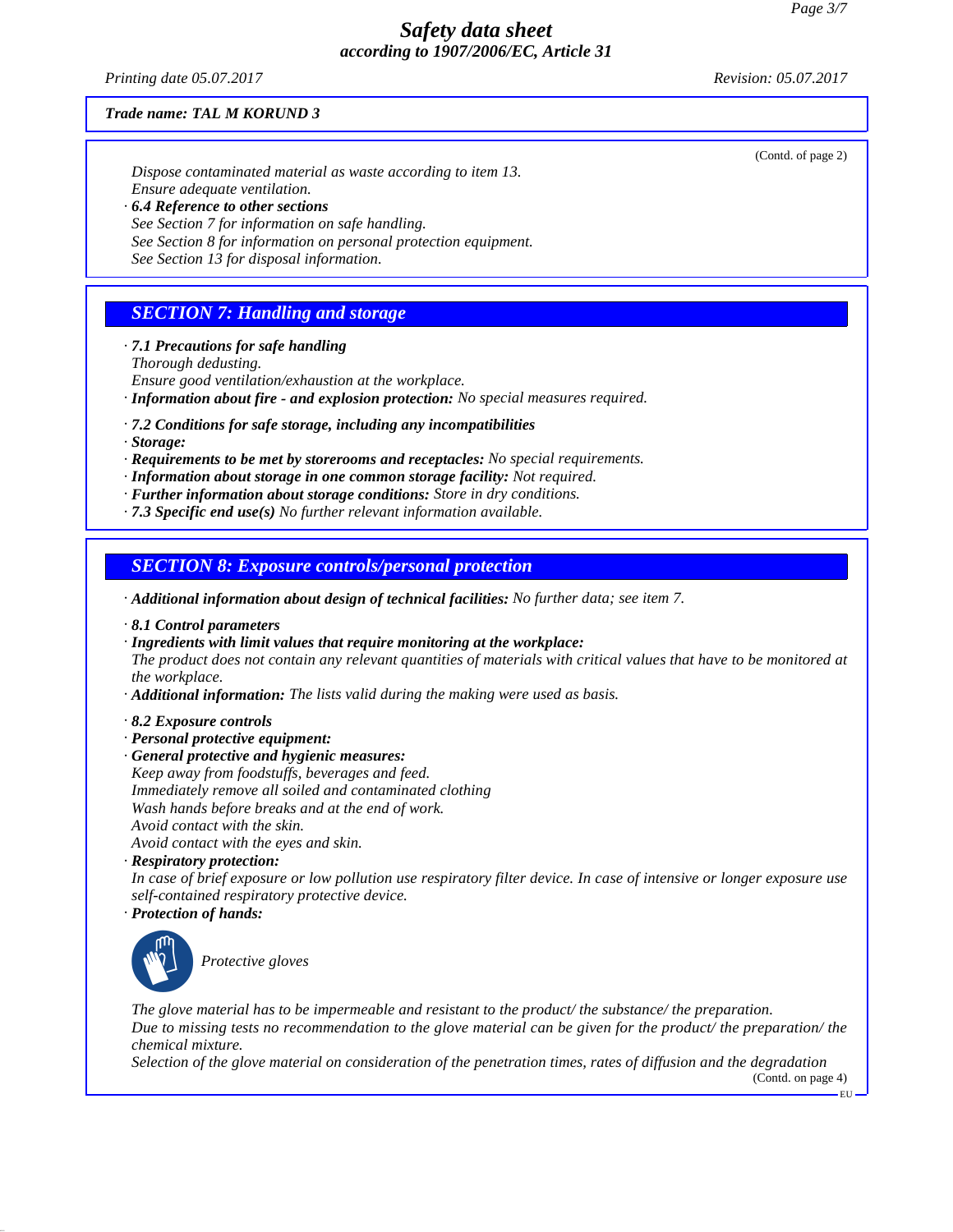*Printing date 05.07.2017 Revision: 05.07.2017*

(Contd. of page 3)

#### *Trade name: TAL M KORUND 3*

#### *· Material of gloves*

*The selection of the suitable gloves does not only depend on the material, but also on further marks of quality and varies from manufacturer to manufacturer. As the product is a preparation of several substances, the resistance of the glove material can not be calculated in advance and has therefore to be checked prior to the application.*

#### *· Penetration time of glove material*

*The exact break through time has to be found out by the manufacturer of the protective gloves and has to be observed.*

#### *· Eye protection:*

\_R*Tightly sealed goggles*

# *SECTION 9: Physical and chemical properties*

| .9.1 Information on basic physical and chemical properties |                                               |
|------------------------------------------------------------|-----------------------------------------------|
| <b>General Information</b>                                 |                                               |
| $\cdot$ Appearance:<br>Form:                               | Powder                                        |
| Colour:                                                    | According to product specification            |
| $\cdot$ Odour:                                             | Characteristic                                |
| · Odour threshold:                                         | Not determined.                               |
| $\cdot$ pH-value at 20 $\textdegree$ C:                    | 12                                            |
| Change in condition                                        |                                               |
| <b>Melting point/Melting range:</b>                        | Undetermined.                                 |
| <b>Boiling point/Boiling range:</b>                        | Undetermined.                                 |
|                                                            |                                               |
| · Flash point:                                             | > $100 °C$                                    |
| · Flammability (solid, gaseous):                           | Not determined.                               |
| · Ignition temperature:                                    |                                               |
| <b>Decomposition temperature:</b>                          | Not determined.                               |
| · Self-igniting:                                           | Product is not selfigniting.                  |
| · Danger of explosion:                                     | Product does not present an explosion hazard. |
| · Explosion limits:                                        |                                               |
| Lower:                                                     | Not determined.                               |
| <b>Upper:</b>                                              | Not determined.                               |
| · Vapour pressure:                                         | Not applicable.                               |
| $\cdot$ Density at 20 $\degree$ C:                         | $1,59g/cm^3$                                  |
| · Relative density                                         | Not determined.                               |
| · Vapour density                                           | Not applicable.                               |
| $\cdot$ Evaporation rate                                   | Not applicable.                               |
| · Solubility in / Miscibility with                         |                                               |
| water:                                                     | Soluble.                                      |
| · Partition coefficient (n-octanol/water): Not determined. |                                               |
| · Viscosity:                                               |                                               |
| Dynamic:                                                   | Not applicable.                               |
|                                                            | (Contd. on page 5)                            |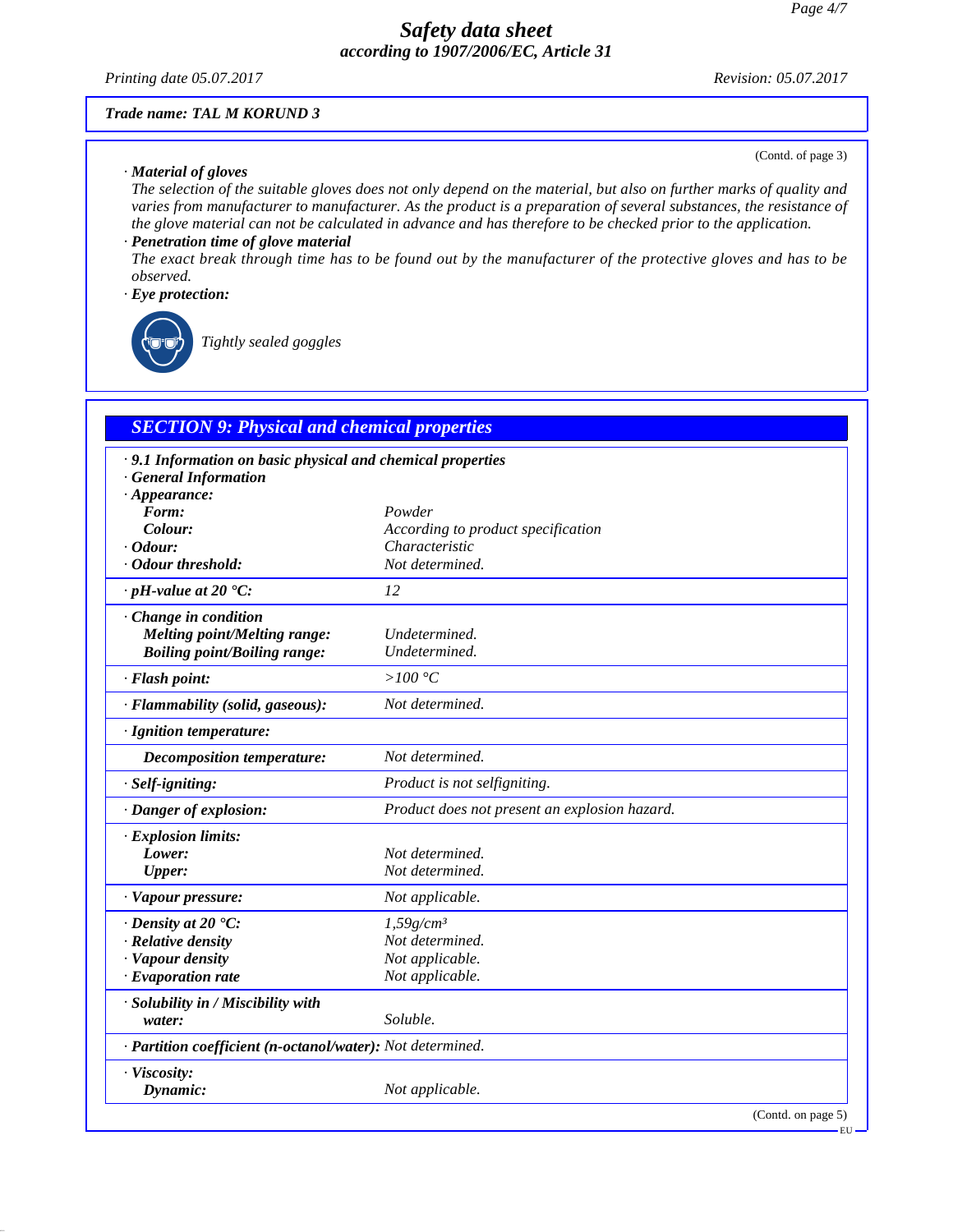*Printing date 05.07.2017 Revision: 05.07.2017*

#### *Trade name: TAL M KORUND 3*

|                                                         | (Contd. of page 4)                                      |
|---------------------------------------------------------|---------------------------------------------------------|
| Kinematic:                                              | Not applicable.                                         |
| · Solvent content:<br>Organic solvents:<br>$VOC$ (EC)   | $0.0\,\%$<br>$0.00\%$                                   |
| <i>Solids content:</i><br>$\cdot$ 9.2 Other information | $100.0\%$<br>No further relevant information available. |

### *SECTION 10: Stability and reactivity*

- *· 10.1 Reactivity No further relevant information available.*
- *· 10.2 Chemical stability*
- *· Thermal decomposition / conditions to be avoided: No decomposition if used according to specifications.*
- *· 10.3 Possibility of hazardous reactions No dangerous reactions known.*
- *· 10.4 Conditions to avoid No further relevant information available.*
- *· 10.5 Incompatible materials: No further relevant information available.*
- *· 10.6 Hazardous decomposition products: No dangerous decomposition products known.*

### *SECTION 11: Toxicological information*

- *· 11.1 Information on toxicological effects*
- *· Acute toxicity Based on available data, the classification criteria are not met.*
- *· Primary irritant effect:*
- *· Skin corrosion/irritation*
- *Causes skin irritation.*
- *· Serious eye damage/irritation Causes serious eye damage.*
- *· Respiratory or skin sensitisation*
- *May cause an allergic skin reaction.*
- *· CMR effects (carcinogenity, mutagenicity and toxicity for reproduction)*
- *· Germ cell mutagenicity Based on available data, the classification criteria are not met.*
- *· Carcinogenicity Based on available data, the classification criteria are not met.*
- *· Reproductive toxicity Based on available data, the classification criteria are not met.*
- *· STOT-single exposure*
- *May cause respiratory irritation.*
- *· STOT-repeated exposure Based on available data, the classification criteria are not met.*
- *· Aspiration hazard Based on available data, the classification criteria are not met.*

# *SECTION 12: Ecological information*

- *· 12.1 Toxicity*
- *· Aquatic toxicity: No further relevant information available.*
- *· 12.2 Persistence and degradability No further relevant information available.*
- *· 12.3 Bioaccumulative potential No further relevant information available.*
- *· 12.4 Mobility in soil No further relevant information available.*
- *· Additional ecological information:*
- *· General notes:*

*Water hazard class 1 (German Regulation) (Self-assessment): slightly hazardous for water Do not allow undiluted product or large quantities of it to reach ground water, water course or sewage system. Must not reach sewage water or drainage ditch undiluted or unneutralised.*

(Contd. on page 6)

**EU**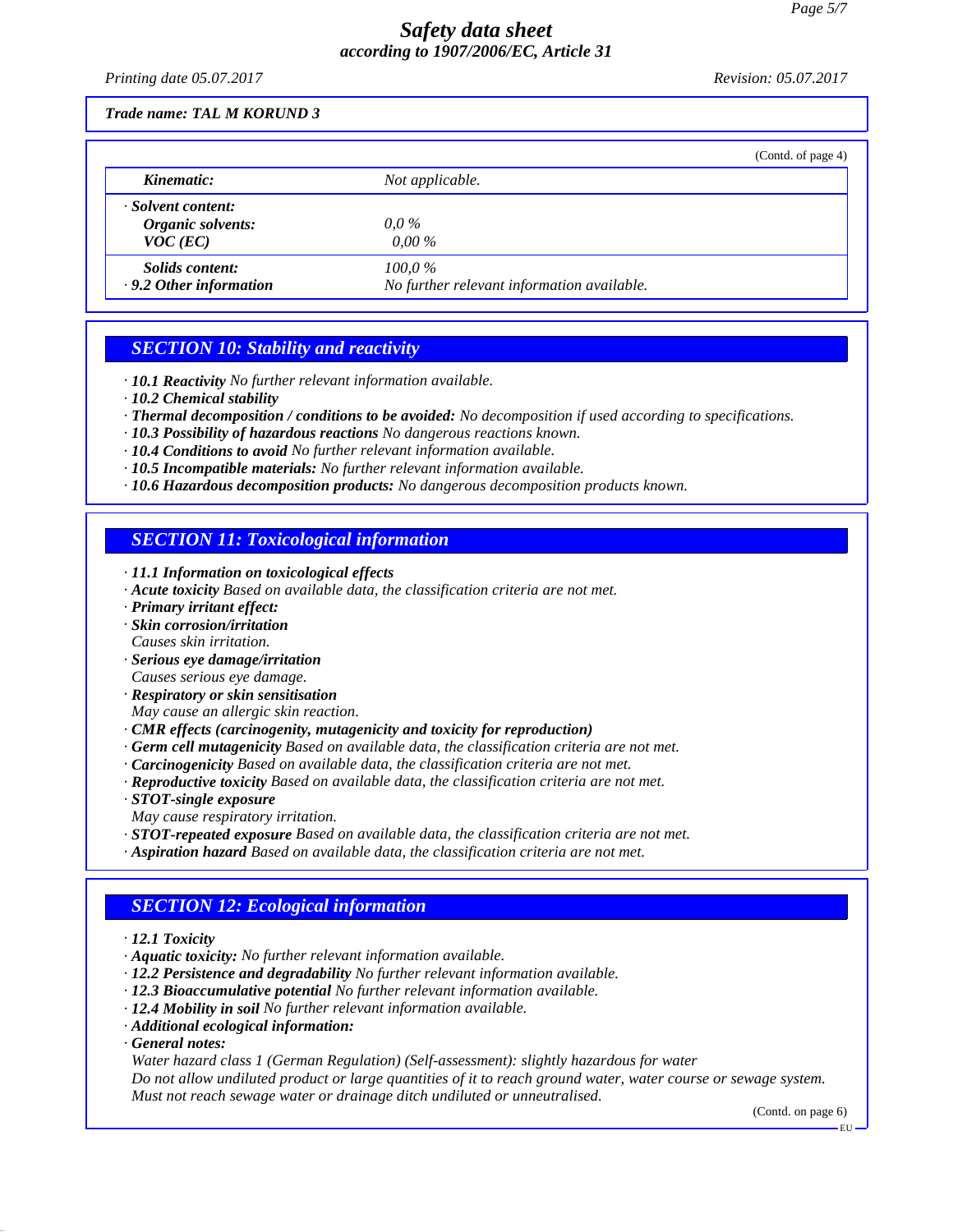*Printing date 05.07.2017 Revision: 05.07.2017*

(Contd. of page 5)

#### *Trade name: TAL M KORUND 3*

*· 12.5 Results of PBT and vPvB assessment*

*· PBT: Not applicable.*

*· vPvB: Not applicable.*

*· 12.6 Other adverse effects No further relevant information available.*

### *SECTION 13: Disposal considerations*

*· 13.1 Waste treatment methods*

*· Recommendation*

*Must not be disposed together with household garbage. Do not allow product to reach sewage system.*

*· Uncleaned packaging:*

- *· Recommendation: Disposal must be made according to official regulations.*
- *· Recommended cleansing agents: Water, if necessary together with cleansing agents.*

| <b>SECTION 14: Transport information</b>                                                                     |                 |
|--------------------------------------------------------------------------------------------------------------|-----------------|
| $\cdot$ 14.1 UN-Number<br>· ADR,RID,ADN, ADN, IMDG, IATA                                                     | Void            |
| $\cdot$ 14.2 UN proper shipping name<br>· ADN, IMDG, IATA                                                    | Void            |
| $\cdot$ 14.3 Transport hazard class(es)                                                                      |                 |
| · ADR, RID, ADN, IMDG, IATA<br>$\cdot$ Class<br>$\cdot$ <i>Label</i><br>$\cdot$ ADN/R Class:                 | Void<br>Void    |
| $\cdot$ 14.4 Packing group<br>· ADR, RID, ADN, IMDG, IATA                                                    | Void            |
| $\cdot$ 14.5 Environmental hazards:                                                                          | Not applicable. |
| $\cdot$ 14.6 Special precautions for user                                                                    | Not applicable. |
| $\cdot$ 14.7 Transport in bulk according to Annex II of<br><b>Marpol and the IBC Code</b><br>Not applicable. |                 |
| · UN "Model Regulation":                                                                                     | Void            |

### *SECTION 15: Regulatory information*

*· 15.1 Safety, health and environmental regulations/legislation specific for the substance or mixture*

*· Directive 2012/18/EU*

*· Named dangerous substances - ANNEX I None of the ingredients is listed.*

*· 15.2 Chemical safety assessment: A Chemical Safety Assessment has not been carried out.*

#### *SECTION 16: Other information*

*This information is based on our present knowledge. However, this shall not constitute a guarantee for any specific product features and shall not establish a legally valid contractual relationship.*

(Contd. on page 7)

EU